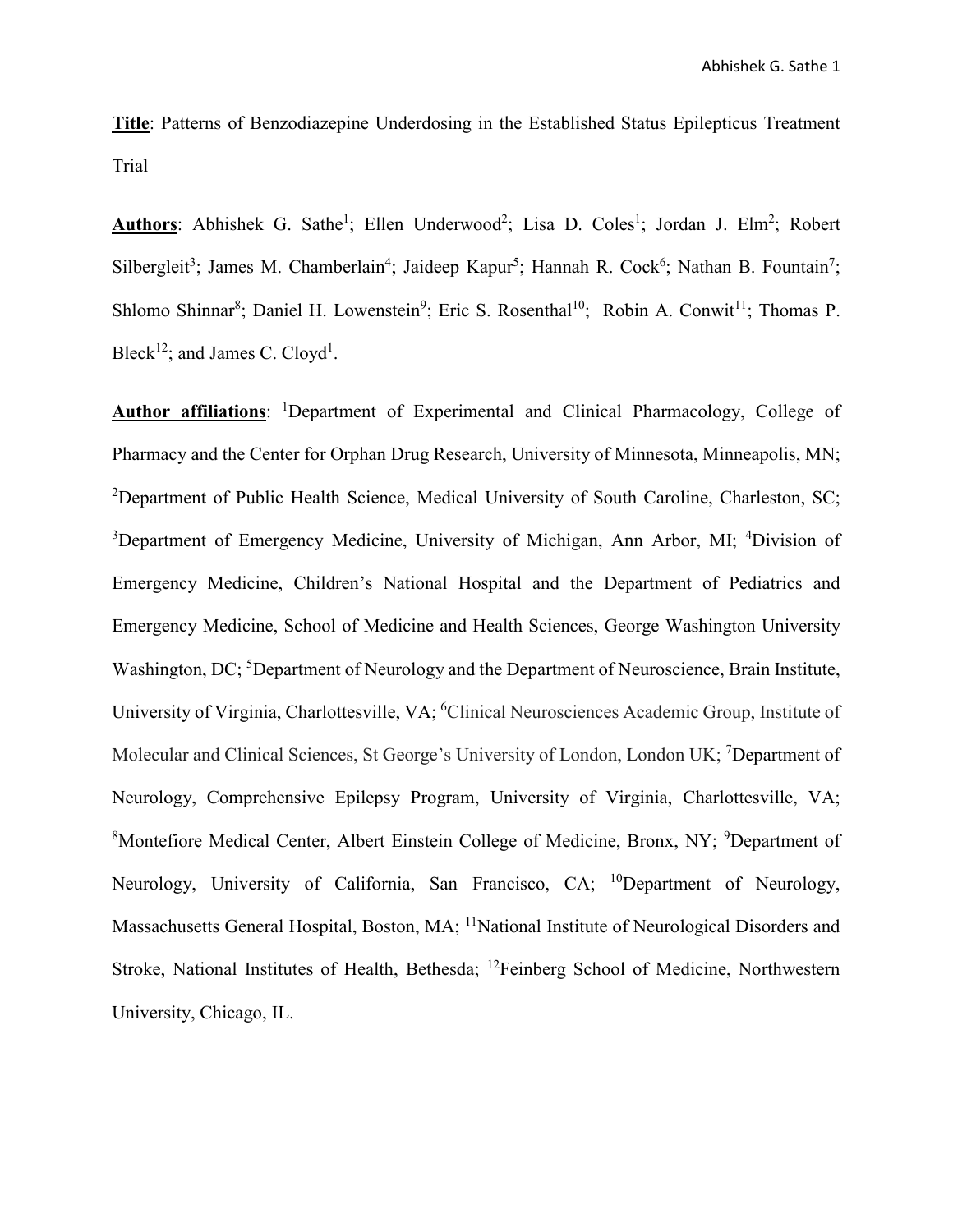Abhishek G. Sathe 2

### **Abstract**

## **Objective**

To describe patterns of benzodiazepine use as first-line treatment of status epilepticus (SE) and the association of benzodiazepine doses with response to second-line agents in patients enrolled in the Established Status Epilepticus Treatment Trial (ESETT).

# **Methods**

Patients who failed adequate dose of benzodiazepines for the treatment of SE were enrolled in ESETT. Choice of benzodiazepine, doses given prior to administration of second-line agent, route of administration, setting, and patient weight were characterized. These were compared with guideline-recommended dosing. Logistic regression was used to determine the association of the first dose of benzodiazepine and the cumulative benzodiazepine dose with the response to secondline agent.

#### **Results**

Four-hundred-sixty patients were administered 1170 doses of benzodiazepines (669 lorazepam, 398 midazolam, 103 diazepam). Lorazepam was most frequently administered intravenously in the emergency department, midazolam intramuscularly or intravenously by the emergency medical services personnel, and diazepam rectally prior to ambulance arrival. The first dose of the first benzodiazepine (n=460) was lower than guideline recommendations in 76% of midazolam administrations and 81% lorazepam administrations. Among all administrations, > 85% of midazolam and > 76% of lorazepam were lower than recommended. Higher first or cumulative